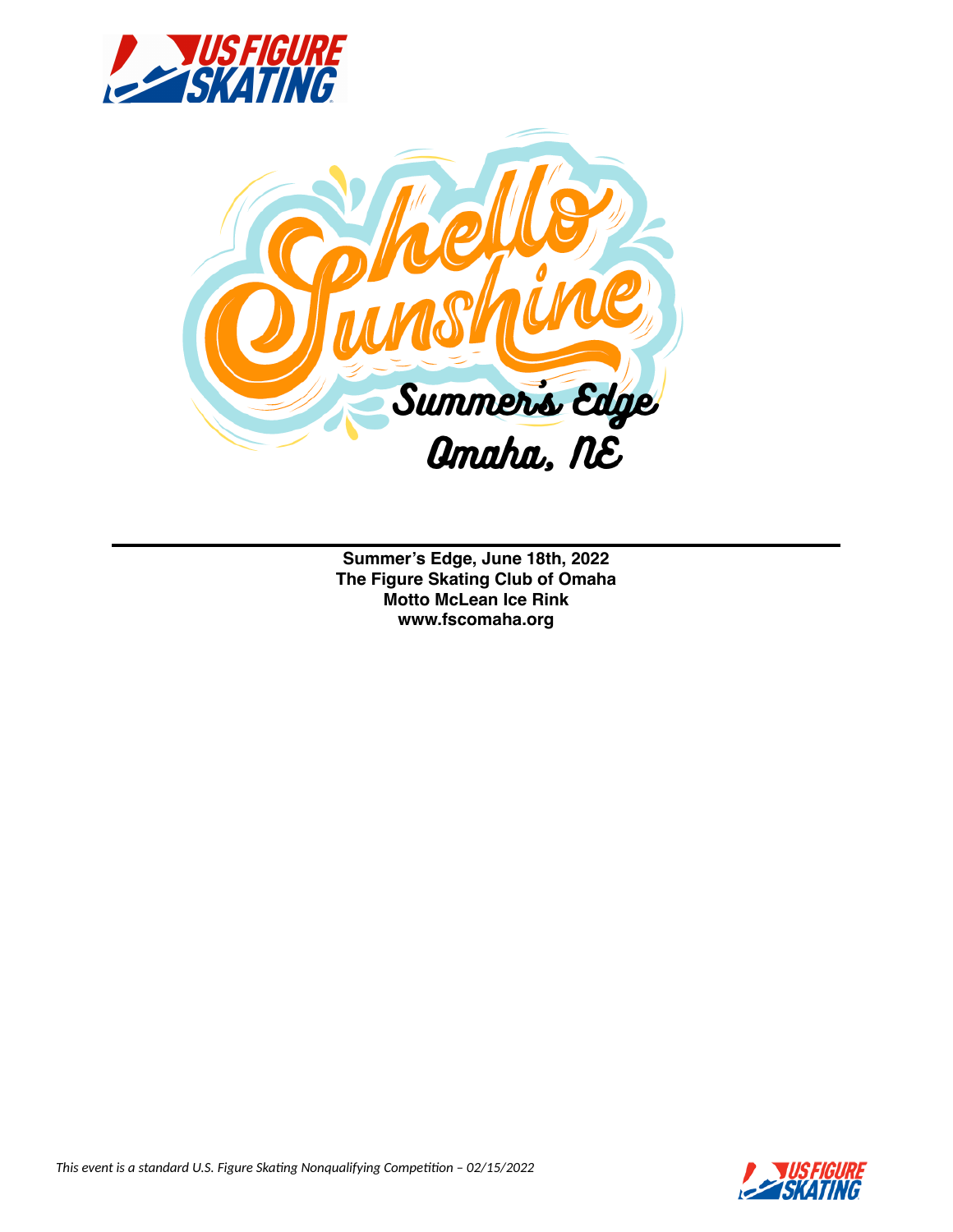Summer's Edge will be conducted in accordance with the rules and regulations of U.S. Figure Skating, as set forth in the current rulebook, as well as any pertinent updates that have been posted on the U.S. Figure Skating website.

This competition is open to all eligible, restricted, reinstated or readmitted persons as defined by the Eligibility Rules, and who are currently registered member of a U.S. Figure Skating member club, a collegiate club or who is an individual member in accordance with the current rulebook. Please refer to the current rulebook for non-U.S. citizens.

#### COVID-19 EVENT POLICIES:

Summer's Edge will follow local and federal mandates and any USFSA guidelines to host an event.

**NOTE FOR COMPETITIONS OFFERING ADULT EVENTS**: if you offer Adult 1-6, adult beginner, adult high beginner, adult pre-bronze and adult bronze program/free skate events please include the following information about the Adult Competition Series:

Adult 1-6, adult beginner, adult high beginner, adult pre-bronze and adult bronze program/ free skate events that meet Adult Competition Series guidelines are offered at this competition. Adult Competition Series participants must submit a photo, scanned copy, email attachment or screenshot of the results sheet to adultcompetitionseries@gmail.com by the deadline published in the most recent Adult Competition Series Handbook to receive credit and series points.

#### **ELIGIBILITY/TEST LEVEL**:

**Test Level**: Competition level is the highest test passed as of the entry deadline in the discipline the skater is entering. Note, "skating up" is at the discretion of LOC and athletes may not skate down in any event.

**Age restrictions/requirements:** Singles free skate events (well-balanced program) have the following requirements:

> Juvenile: Girls – 12 years or younger; Boys – 13 years or younger Open Juvenile: Girls – 13 years or older; Boys – 14 years or older Intermediate must be under the age of 18 Adults must be 21 years or older

Skaters entering pre-juvenile and lower events will be divided as closely as possible by age should the number of entries warrant more than one group.

#### **IF OFFERING ADULT EVENTS:**

Age classes for all free skate and showcase events:

- Young Adult: 18 years through 20 years
- Class I: 21 years through 35 years
- Class II: 36 years through 45 years
- Class III: 46 years through 55 years
- Class IV: 56 years through 65 years<br>• Class V: 66 years and older
- Class V: 66 years and older

Age classes for all solo free dance and solo pattern dance events:

• Young Adult/Class I/II: 18 years through 45 years

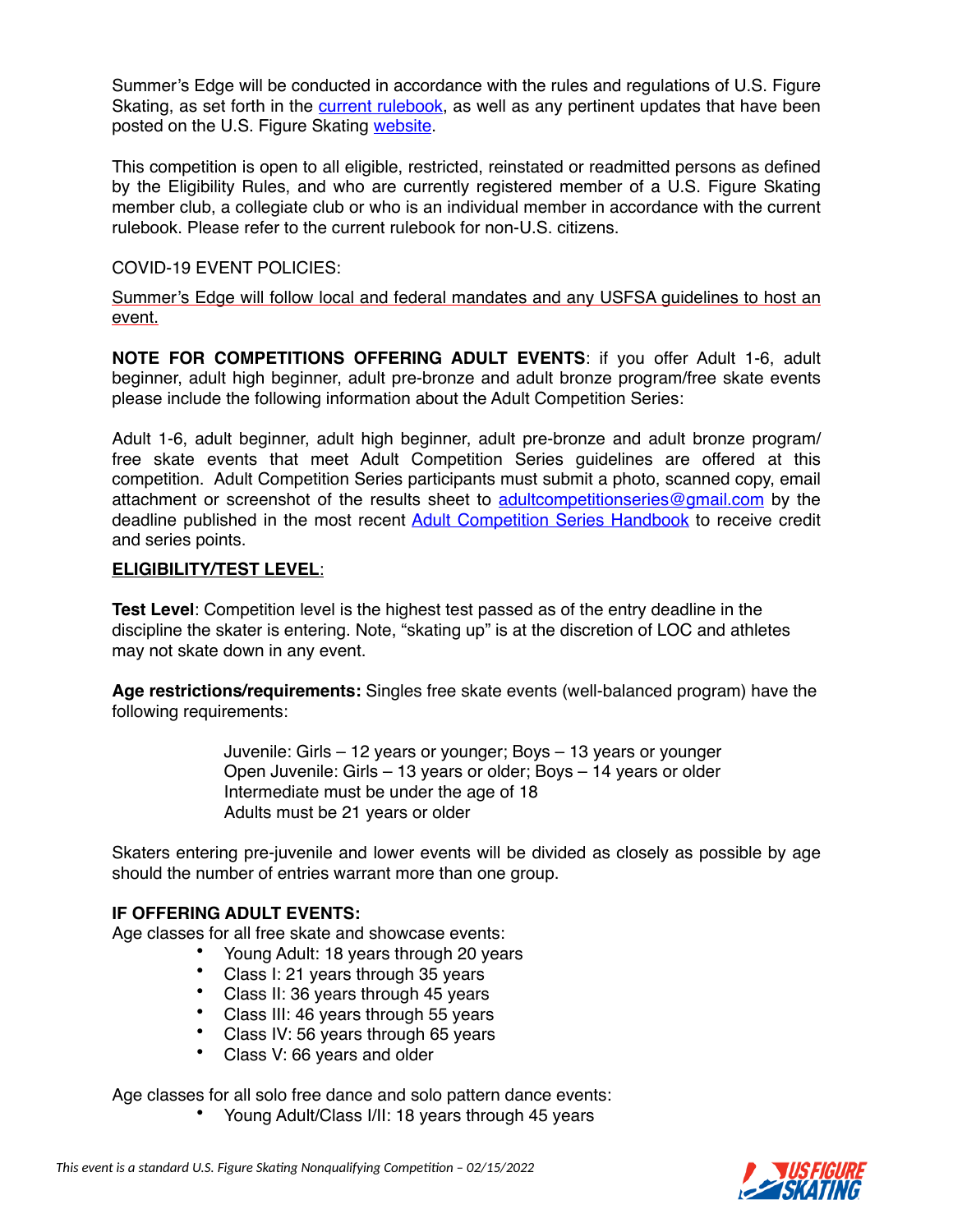• Class III/IV/V: 46 years and older

All age classes may be divided or combined depending on the number of entries and at the discretion of the chief referee and/or the competition committee.

# **COMPETITION REGISTRATION:**

**Registration Deadline: May 29th, 2022**

- 1. Go to https://m.usfigureskating.org
- 2. Enter your U.S. Figure Skating or if Compete USA events are offered, your Learn to Skate USA member number and password
	- a. If you need assistance with your member number and password, contact Member Services at memberservices@usfigureskating.org.
- 3. Click EMS then "Competition Registration"
- 4. Choose "COMPETITION NAME" from the list of nonqualifying competitions.
	- a. If you need assistance completing your registration, contact productsupport@usfigureskating.org.

# **Mandatory Athletes:**

Athletes age 18+ as of the competition start date who will be competing on a team (i.e. synchro, dance, pairs, shadow dance, theatre, etc.) with at least one minor athlete must complete SafeSport training. **\***

Minor Athletes who turn 18 mid-season are encouraged to seek parental consent to take the online SafeSport training early to avoid any disruptions in their ability to participate as the training is required upon turning 18. The athlete will not be SafeSport compliant until they have completed the training and their Members Only portal reflects completion. Please email safesport@usfigureskating.org for instructions or questions regarding parental consent.

**REFUND POLICY:** Entry fees will not be refunded after entry deadline unless no competition exists or the event is canceled. There will be no refunds for medical withdrawals.

**SCHEDULE:** Competitors may be scheduled at any time during the announced dates of the competition. The competition and practice ice schedule will be available after the close of entries. All participants will be notified via email once available.

**FACILITIES**: The competition will be held at Motto McLean Ice Rink, Omaha, Nebraska.

# **EMS MUSIC UPLOAD:**

# **DEADLINE: DATE \*INCLUDE LATE FEE IF APPLICABLE**

Competitors participating in events with music are required to upload their music to EMS no later than **June 1st**. After this date, skaters will be locked out of this feature and subject to a **\$10 late fee**. The late fee will automatically be added to each skater's cart who doesn't meet this requirement by the deadline. Late fees will not be removed under any circumstances and must be paid prior to receiving the skater credential onsite.

# **EMS SKATER MUSIC UPLOAD HOW TO: CLICK HERE**

*If you need assistance, email productsupport@usfigureskating.org*

All music must meet the following criteria. If you have questions about what format you have, please contact your coach and get a new version of your music that meets the criteria listed below.

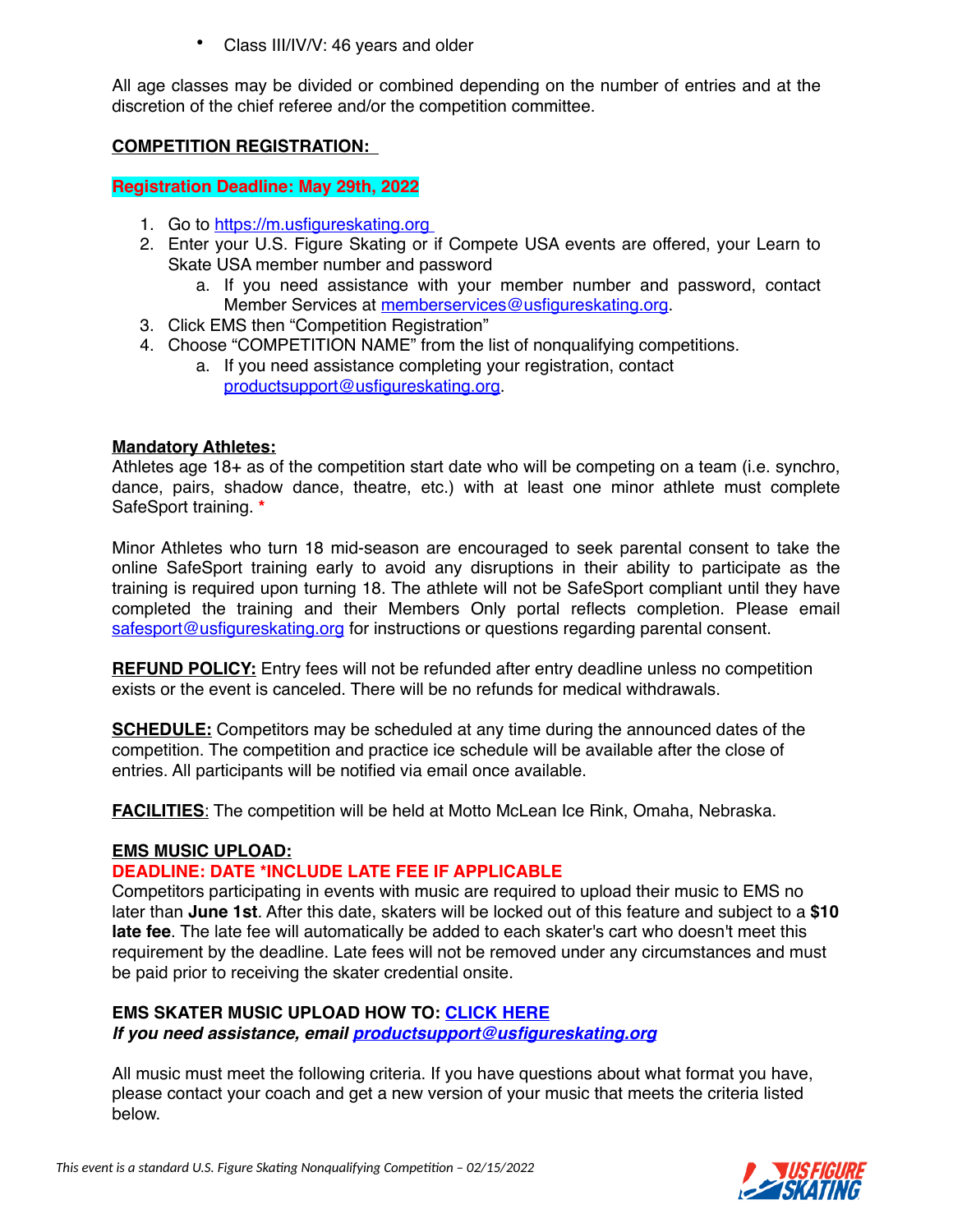# MUSIC CRITERIA:

- File Format: MP3
- Bit Rate: 192 kbps or higher and Sample Rate: 44,100 kHz
	- $\circ$  This will be verified by the music chair and they may request you upload a corrected file.
- Leaders and trailers (the silence or "dead space" before and after the actual start and end of the program music) may not exceed two (2) seconds. We prefer that there be NO leaders or trailers at all. Excessive leaders and trailers may disrupt the playing of the music during competition.

Competitors must also bring a copy of their competition music on CD or digital copy (if you are accepting digital back up such as on a phone or memory stick) as a backup in case of technical difficulties and must be available rink side during the competition. Only CDs (standard CD-R format only) will be accepted for backups and must be clearly marked with the competitor's name, event, and running time.

**LIABILITY**: U.S. Figure Skating, The Figure Skating Club of Omaha and Motto McLean Ice Rink accept no responsibility for injury or damage sustained by any participant in this competition. This is in accordance with Rule 1600 of the official U.S. Figure Skating Rulebook.

**ONSITE CHECK-IN:** Check-in will open on the competition morning and will be located directly inside the rink.

**EMS ADMIN: Onsite FAQ, Onsite Check-In and Onsite Practice Ice Sales**

# **LOCKER ROOMS AND CHANGING AREAS:**

Locker rooms and changing areas at U.S. Figure Skating competitive events are for athletes only, will be labeled with regard to specific use and where identified will be gender specific. An exception can be made for athletes 11 years old and younger that will allow for one parent of the same sex to assist their child immediately prior to and after their skating event(s). Please review the Locker Room and Changing Area Policy and the SkateSafe Handbook (both found on the U.S. Figure Skating SkateSafe page).

# **The SkateSafe locker room policy for posting can be found here. For adult competitions, click here.**

**PRACTICE ICE:** Practice ice will be offered directly before the competition.

**Note, per U.S. Figure Skating policy, photographing and/or recording of anyone other than your own skater is strictly prohibited.** 

**AWARDS:** Medals will be given for 1st - 3rd place only.

# **IMPORTANT NOTICE FOR ALL COACHES:**

To be a credentialed coach at a sanctioned nonqualifying competition, coaches must meet the compliance requirements listed below and verified by the U.S. Figure Skating.

**EMS Coach Resources** (\*include links in your announcement):

- My Competitions
- My Skaters
- Coach Schedule

# Coach/Choreographer (domestic/non-foreign):

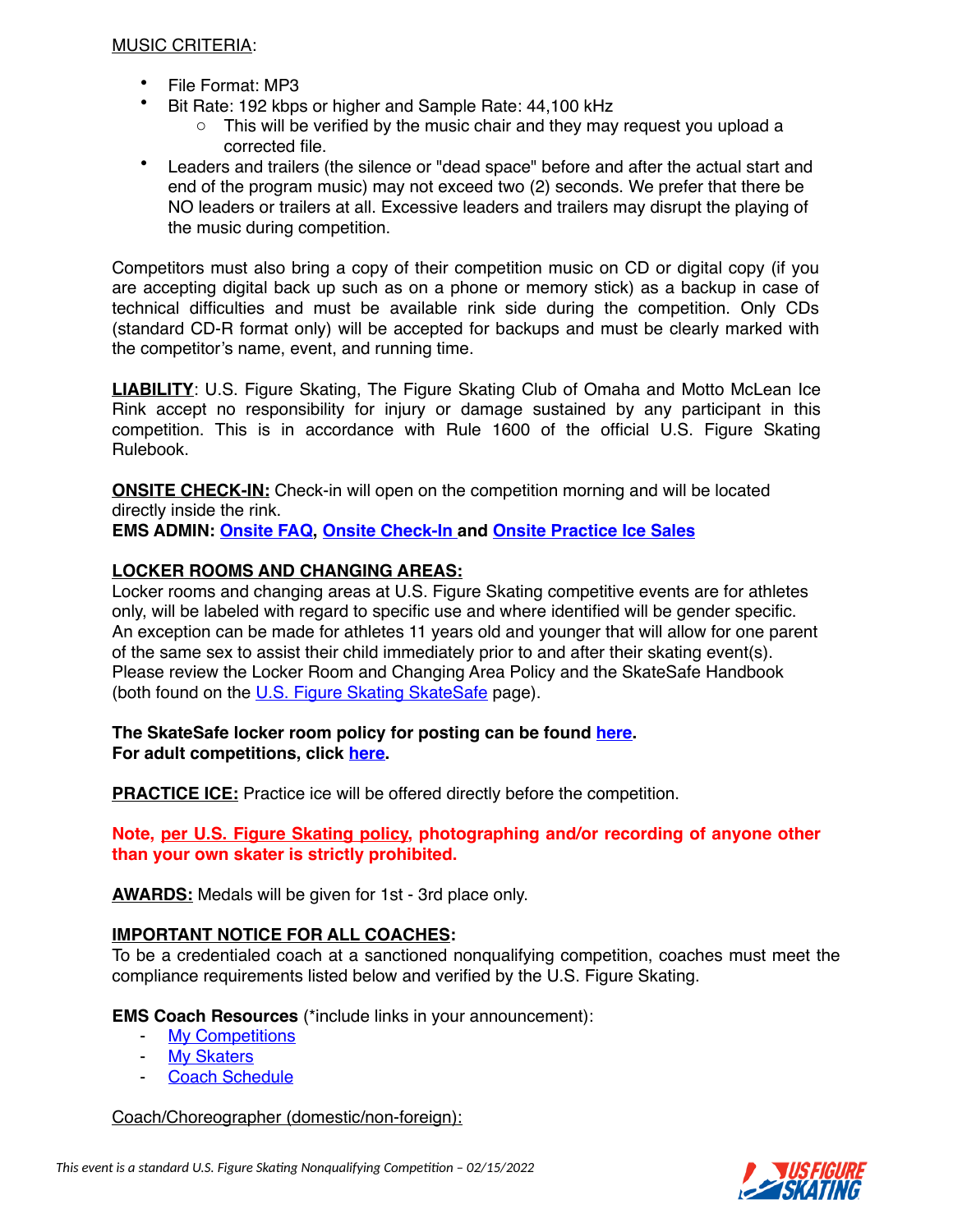- ✓ Must be a current full member of U.S. Figure Skating either through a member club or as an individual member.
- $\sqrt{1}$  If 18 years or older, must submit information for, proper payment of \$30 and successfully pass a background check. **\***
	- $\circ$  The background check will be valid for two seasons, the one in which it was completed plus one additional.
- ✓ If 18 years or older, must complete annual SafeSport Training. **\***
	- $\circ$  The training will be valid for 365 days from date of completion and there is no cost for the training/certification.
- ✓ Must complete the Professional Coach/Choreographer Coaching Education Requirement (CER) through the **Professional Skaters Association (PSA)**.
- ✓ Must submit proof of general liability insurance with limits of \$1 million per occurrence/ \$5 million aggregate.
- ✓ Must agree to the U.S. Figure Skating Code of Ethics. **\***
- ✓ Must complete three waivers: 1) Assumption of Risk, Waiver and Release and Indemnification Agreement, 2) Medical Consent and 3) Name and Likeness Release and Consent Agreement. **\***
- ✓ If attending a qualifying competition or traveling as a part of Team USA and/or International Selection Pool (ISP), must be a full member of the Professional Skaters Association (PSA).

# Learn to Skate USA Coach:

- ✓ Must be a current full member of U.S. Figure Skating either through a member club or as an individual member OR Learn to Skate USA instructor membership
- ✓ If 18 years or older, must submit information for, proper payment of \$30 and successfully pass a background check. **\***
	- $\circ$  The background check will be valid for two seasons, the one in which it was completed plus one additional.
- ✓ If 18 years or older, must complete annual SafeSport Training. **\***
	- $\circ$  The training will be valid for 365 days from date of completion and there is no cost for the training/certification.
- ✓ Learn to Skate USA Instructor Certification completed OR U.S. Figure Skating compliance coach (details above)

# **\*** Accessible via U.S. Figure Skating Members Only Website: www.usfsaonline.org  $\rightarrow$  Person Icon or Account  $\rightarrow$  Member Profile  $\rightarrow$  Compliance

# Foreign Coach/Choreographer:

✓ Required to present the LOC with a letter from their federation verifying they are a member in good standing.

For more information regarding Coach Compliance, please visit the Coach Compliance page.

# **VOLUNTEER COMPLIANCE:**

**Reminder: compliant positions at all U.S. Figure Skating sanctioned events include key LOC members, locker room monitors and ALL medical event personnel.** To be considered compliant, an approved volunteer serving in one of these positions must:

- ✓ Must submit information for, proper payment of \$30 and successfully pass a background check**\***
	- $\circ$  The background check will be valid for two seasons, the one in which it was completed plus one additional
- ✓ Must complete annual SafeSport Training